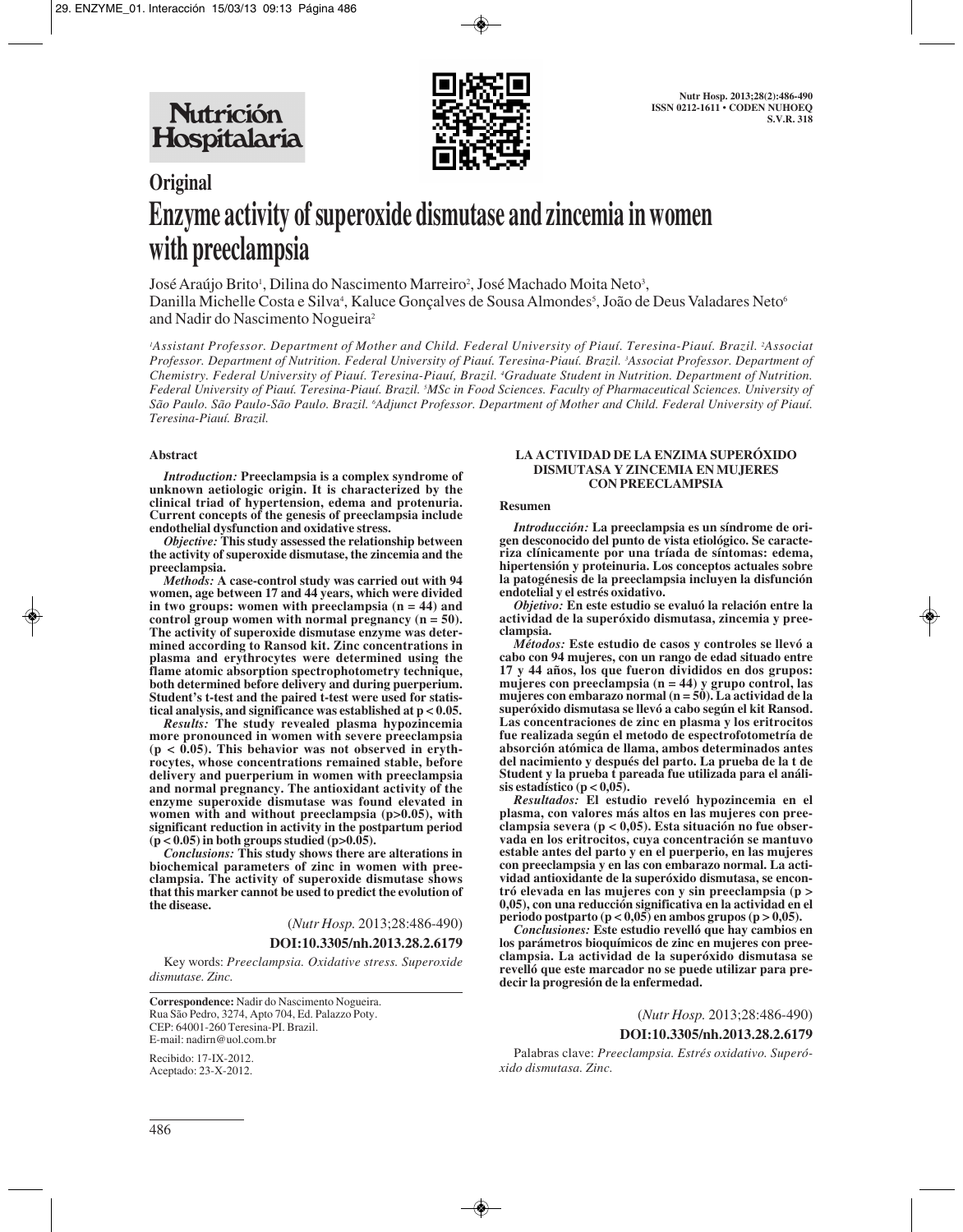## **Abbreviations**

Cu/Zn-SOD: Copper and zinc dependent superoxide dismutase.

SOD: Superoxide dismutase.

MDER: Dona Evangelina Rosa Maternity Hospital. ACOG: American College of Obstetricians and Gynecologists.

Hb: Hemoglobin.

ROS: Reactive oxygen species. PE: Pre-eclamptic. BD: Before delivery. PD: Post-delivery.

## **Introduction**

Preeclampsia is a condition that is unique to human pregnancy and is characterized by the clinical triad of hypertension, edema and proteinuria.<sup>1</sup> It has a prevalence of 2 to 10% of pregnancies worldwide and it is a major cause of the increase in maternal and perinatal morbidity and mortality, which in Brazil accounts for 37% of direct obstetric causes of death.2,3

However, the etiology of preeclampsia remains unknown. It is believed that the maternal organism adapts poorly to pregnancy due to a combination of genetic, immunological and environmental factors. A defective trophoblastic invasion of spiral arterioles causes hypoxia in the placenta with the release of factors that determine endothelial dysfunction with increased vascular resistance.4,5

Two factors have been considered important in the pathophysiological mechanism of this syndrome: lipid peroxidation and the exacerbated inflammatory response.6,7 The membrane is one of the cellular components most affected by lipid peroxidation. Its structure and permeability change and cytotoxic products are produced.8 Therefore, in aerobic systems, it is essential that there is a balance between oxidereducing agents, such as the reactive species of oxygen metabolism, and the antioxidant defense system, which acts as a detoxifying agent before free radicals cause cellular injury.9

Copper and zinc dependent superoxide dismutase (Cu/Zn-SOD) is an enzyme that acts by catalyzing the dismutation reaction of the superoxide radical  $(O_2)$  into hydrogen peroxide  $(H_2O_2)$  and  $O_2$  in the presence of the proton H+ and it is involved in cellular protection against the toxicity caused by reactive oxygen species.<sup>9,10</sup> The participation of minerals such as copper, zinc, selenium, magnesium and calcium has been investigated in the development of preeclampsia.12-14 Zinc is part of the structure of superoxide dismutase (SOD), and this enzyme's activity may decrease if there is a zinc deficiency.<sup>11</sup>

Many studies on the etiology and complications of preeclampsia suggest that there is an exacerbated release of free radicals and an abnormally low response

of antioxidants, which characterizes oxidative stress,15-17 contributing to endothelial dysfunction leading to preeclampsia. Therefore, the aim of this study was to measure the activity of the enzyme SOD, zincemia and the relationship between these parameters and preeclampsia.

## **Patients and methods**

The case-control study was carried out at Dona Evangelina Rosa Maternity Hospital (MDER) in Teresina, PI, Brazil, from July 2009 to January 2010. The study included pregnant women, during their prepartum period, who were hospitalized at the Intensive Care Unit in the obstetric wards and obstetric and surgical centers.

Women smokers, with diabetes mellitus, essential hypertension, chronic renal failure, thyroid disorders, lupus erythematosus, urinary tract infection and cervical/vaginal inflammation were excluded from the study.

For the diagnosis of preeclampsia, the study adopted the criteria of the "American College of Obstetricians and Gynecologists (ACOG) 2002".18 Blood pressure was measured in a sitting position, considering the 5th Korotkroff sound. Afterwards, proteinuria was determined using a measuring tape, on a scale from 1 to 4 crosses, in a single sample.

The project was approved by the Ethics Committee of the Federal University of Piauí, and Dona Evangelina Rosa Maternity Hospital, according to the protocol (CAAE 0133.0.045.000-08). The participants gave written consent.

Blood samples (15 ml) were taken in the morning, after fasting for at least 12 hours. The first collection took place in the prepartum period, on the day of pregnancy resolution, and the second 30-45 days after delivery. From the total blood collected, 5 ml were distributed in test tubes with EDTA to determine SOD activity, and 10 ml were placed into a tube containing sodium citrate at 30% as an anticoagulant to analyze the zinc content.

The plasma was separated from whole blood by centrifugation at 1,831x g for 15 minutes at 4° C (SIGMA 4K15 centrifuge), and stored at -20° C. The blood sediment was rinsed with normal saline at 0.9%, centrifuged at 2,493 x g for 10 minutes, and the supernatant was discarded. This procedure was carried out three times to remove contaminants from the erythrocyte (platelets and leukocytes). After the last centrifugation, the saline was aspirated and discarded, and the erythrocytary mass was extracted with the aid of an automatic pipette, transferred to polypropylene tubes and kept at -80° C to determine the activity of SOD, and at -20° C for the analysis of zinc.

The activity of SOD enzyme in erythrocytes was determined by the *in vitro* method, according to methodology recommended by the manufacturer Randox. In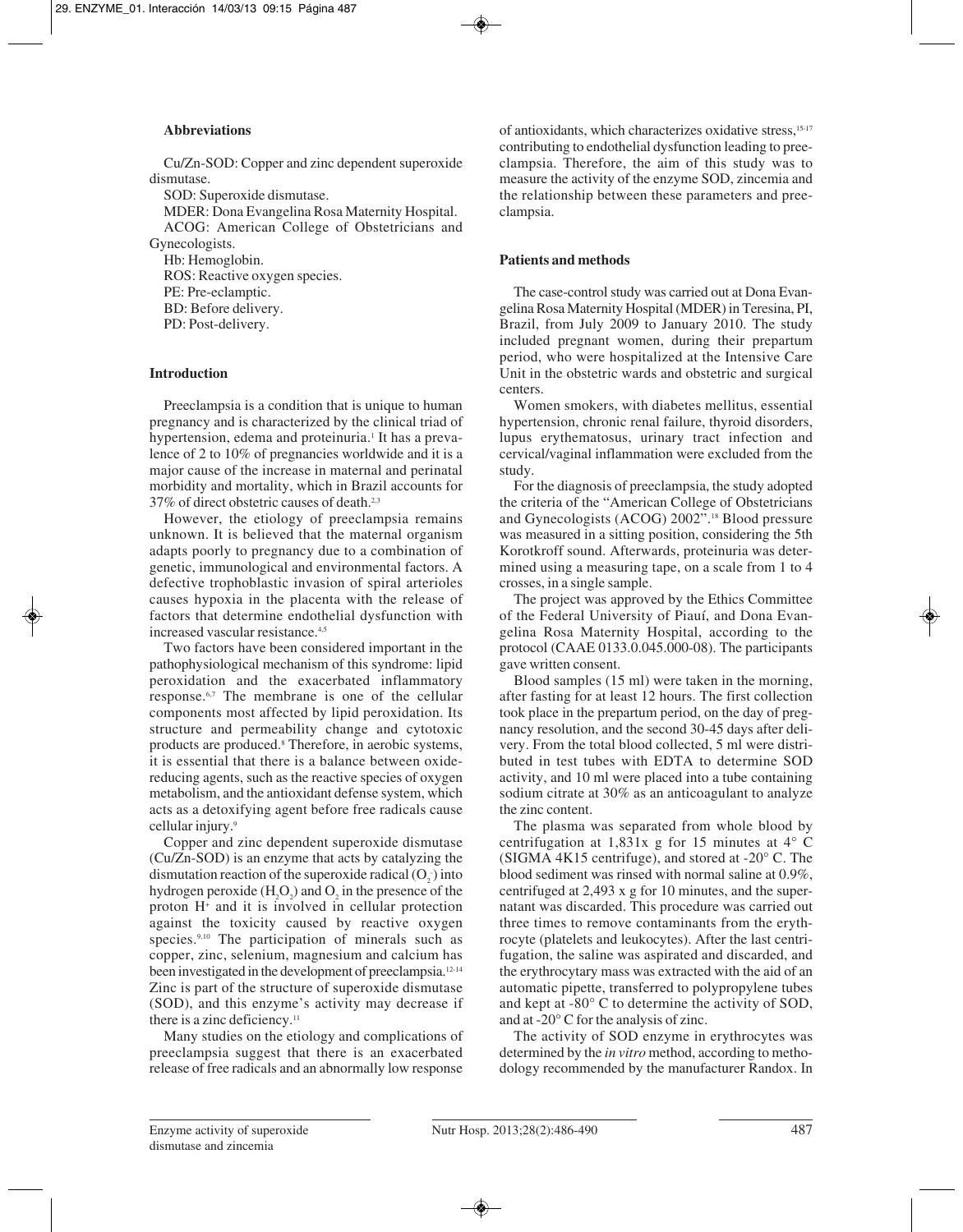| <b>Table I</b>                               |  |  |  |
|----------------------------------------------|--|--|--|
| Blood pressure of patients with preeclampsia |  |  |  |
| and control group                            |  |  |  |

| Variables                           | Control<br>$n = 50$ | Preeclampsia<br>$n = 44$ |
|-------------------------------------|---------------------|--------------------------|
| Systolic blood pressure (mm Hg)-BD  | $116.6 \pm 8.6$     | $158.4 \pm 16.8^*$       |
| Systolic blood pressure (mm Hg)-PD  | $107.5 \pm 6.7$     | $119.8 \pm 12.9$ ***     |
| Diastolic blood pressure (mm Hg)-BD | $74.2 + 7.7$        | $104.8 \pm 12.4*$        |
| Diastolic blood pressure (mm Hg)-PD | $66.0 \pm 6.4$      | $73.7 \pm 9.8$ ***       |

Values are expressed as mean ± SD.

BD: Before delivery; PD: Post-delivery.

\*p < 0.0001 preeclampsia versus control.

\*\*p < 0.05 when compared to before delivery.

addition to the sample, the following were prepared: the substrate mixture, xanthine oxidase buffer and standard buffer for subsequent calculation of enzyme activity, with results expressed as U/Hb. The reference values are 1,102-1,601 U/gHb according to the Ransod/ Randox Kit.

Plasma zinc levels were measured by atomic absorption spectrophotometry according to the method proposed by Rodriguez et al.19. Two aliquots were taken from each plasma sample, diluted in Milli-Q® water at 1:4 and aspirated directly on the flame of the device. Titrisol® (Merck), diluted in Milli-Q® water with 3% glycerol, was used as standard at concentrations of 0.1, 0.2, 0.3, 0.5 and 1.0 µg/ml. Erythrocyte zinc levels were measured by atomic absorption spectrophotometry (Whitehouse et al.).20 The reference values for plasmatic zinc were 70-110 µg/dL-Gibson, 1990<sup>21</sup>, and for erythrocytary zinc were  $40-44 \mu$ g/Hb-Guthrie; Piciano, 1994.<sup>22</sup> Hemoglobin was measured using the cyanmethaemoglobin method.<sup>23</sup> Results were expressed as mgZn/gHb.

In the pre and postpartum periods, the variables of the same group were analyzed using the paired t test, and in different groups, in the same period, using the independent Student t test. The difference was considered significant when  $p < 0.05$ . Data was analyzed using the Statistical Package for Social Sciences for Windows, version 15.0 (SPSS Inc., Chicago, IL, USA).

## **Results**

The mean age of the pregnant women, in years, was significantly higher for the control group,  $24.13 \pm 6.43$ , than the preeclampsia group,  $27.00 \pm 6.59$  (p = 0.029). The mean gestational age, in weeks, was higher ( $p <$ 0.001) for patients in the control group,  $39.17 \pm 1.76$ , than in the preeclampsia group,  $36.30 \pm 3.01$ .

The table I shows the values of the blood pressure of patients for the two groups. There was statistically significant difference in value of systolic pressure ( $p$  < 0.001), which was higher in the preeclampsia group, when compared with the control, before and after

| <b>Table II</b>                                         |
|---------------------------------------------------------|
| Activity of the superoxide dismutase enzyme in pregnant |
| women of the control and preeclampsia groups            |

|                    |                     | SOD(U/gHb)          |  |  |
|--------------------|---------------------|---------------------|--|--|
|                    | <i>RD</i>           | $PD^*$              |  |  |
| Control $n = 50$   | $3,436.8 \pm 5.0$   | $2,847.6 \pm 765.7$ |  |  |
| Mild $PE n = 20$   | $3,157.2 \pm 677.4$ | $2,871.8 \pm 827.2$ |  |  |
| Severe $PE n = 24$ | $3,333.4 \pm 689.8$ | $2,435.9 \pm 622.7$ |  |  |

Values are expressed as mean ± SD.

PE: Pre-eclamptic; BD: Before delivery; PD: Post-delivery.

# p < 0.05 when compared to before delivery.

childbirth. Similar behavior was also found for the diastolic pressure. In the puerperium, there was a significant reduction of systolic and diastolic pressure when compared with the prepartum period, in the preeclampsia group.

The mean values of activity SOD were high, in both the control and preeclampsia group, without statistical difference  $(p > 0.05)$ . Conversely, enzyme activity decreased significantly  $(p < 0.001)$  when values were compared between the prepartum and postpartum (table II).

In the prepartum, the levels of plasmatic zinc concentration decreased significantly ( $p < 0.05$ ), when compared to the minimum reference value (70.0 µg/dL). In the postpartum period, the mean concentration increased significantly ( $p < 0.001$ ), tending to normality, although there was no significant difference between the control and preeclampsia group, mild and severe.

Conversely, during the prepartum, the mean concentration of erythrocytary zinc was higher than the reference values ( $p > 0.05$ ). In the postpartum period, the levels of zinc in this cellular compartment remained stable, without difference between the groups (table III).

## **Discussion**

The results of the study showed that activity of SOD was higher in the women of the two study groups, when

| <b>Table III</b><br>Plasmatic and erythrocyte concentration of zinc<br>in controls and pregnant with preeclampsia |                    |                          |                 |                                  |  |  |  |
|-------------------------------------------------------------------------------------------------------------------|--------------------|--------------------------|-----------------|----------------------------------|--|--|--|
| <b>Variables</b>                                                                                                  |                    | Zn plasm<br>$(\mu$ g/dL) |                 | Zn erythrocytes<br>$(\mu$ g/gHb) |  |  |  |
|                                                                                                                   | RD                 | $PD^*$                   | RD              | PD.                              |  |  |  |
| Control $n = 50$                                                                                                  | $48.3 \pm 8.3$     | $58.9 \pm 8.6$           | $53.2 \pm 10.2$ | $47.4 \pm 12.8$                  |  |  |  |
| Mild $PE n = 20$                                                                                                  | $50.0 \pm 9.4$     | $60.8 \pm 7.8$           | $48.8 \pm 9.2$  | $47.5 \pm 12.2$                  |  |  |  |
| Severe $PE n = 24$                                                                                                | $38.8 \pm 8.2$ *** | $57.0 \pm 10.5$          | $47.3 \pm 8.9$  | $49.2 \pm 13.2$                  |  |  |  |

Values are expressed as mean ± SD.

PE: Pre-eclamptic; BD: Before delivery; PD: Post-delivery.

\*p < 0.05 when compared to control group.

\*\*p < 0.05 when compared to mild pre-eclamptic group.

# p < 0.05 when compared to before delivery.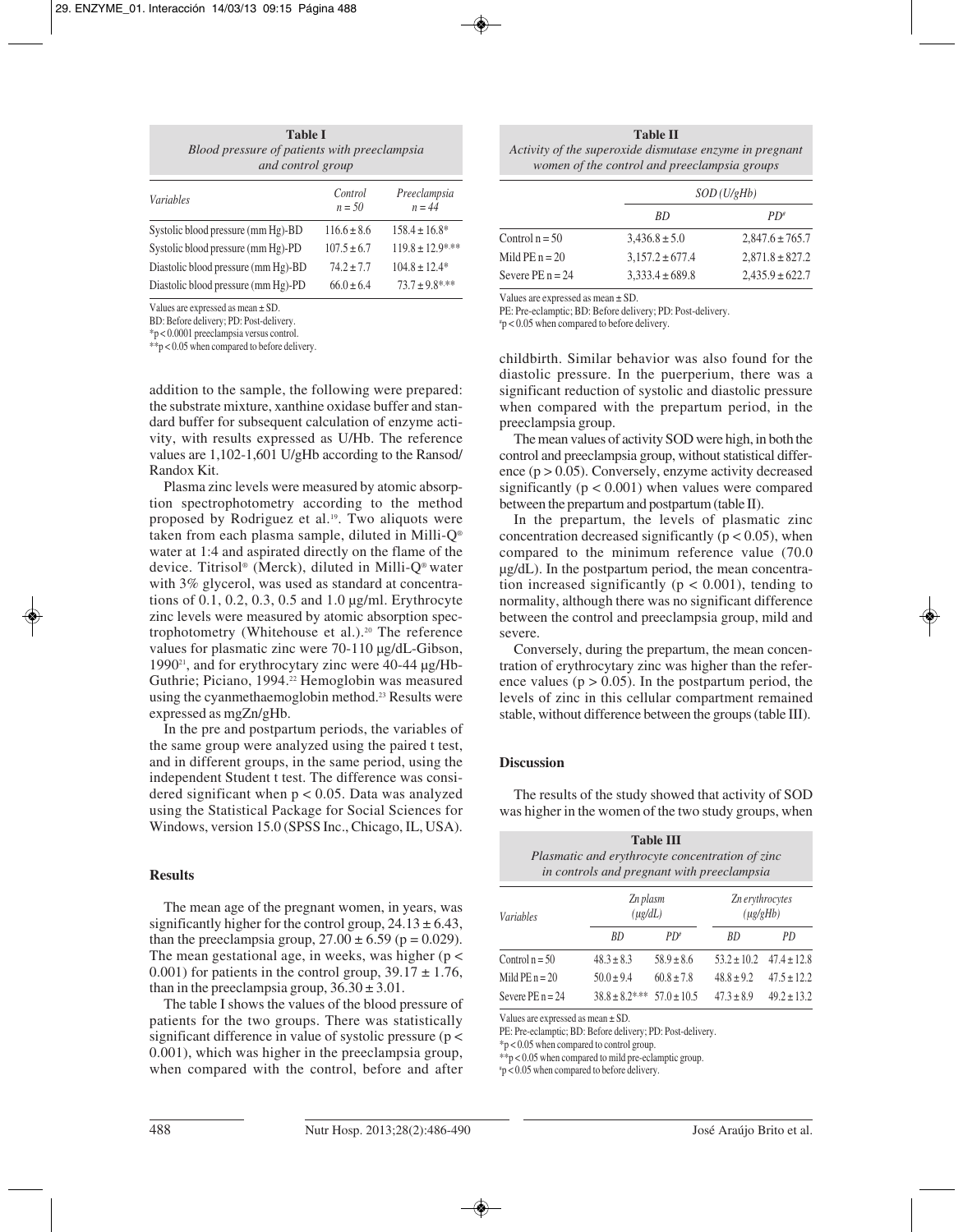compared to reference values for adults, with more pronounced activity in pregnant women in the control group, but without statistical significance.

Our results are in accordance with those of Dirican et  $al.$ <sup>24</sup> who evaluated the antioxidant status in preeclampsia, and found no significant difference in erythrocytary SOD activity between the group with the disease and the control. The literature suggests that increased lipid peroxidation is the body's natural response to pregnancy when pregnant women with and without preeclampsia are compared with non-pregnant women. Other studies suggest that high levels of SOD activity in normal pregnant women are indicative of the body's ability to compensate for the increasing state of injury caused by reactive oxygen species.16,25,26

The similar activity of SOD found in the two groups of pregnant women differs to the data in the literature, which reports significant reductions in erythrocyte, plasm, whole blood and umbilical cord blood samples SOD activity in women with this disease, when compared to normal pregnant women.<sup>13,15-17,25</sup>

On the other hand, Llurba et al.<sup>27</sup> and Sharma et al.<sup>28</sup> found activity of SOD that was significantly higher in women with preeclampsia, especially in those with more severe disease, when compared to those with normal pregnancy. Llurba et al.<sup>27</sup> believe that the increase in enzyme activity is a compensatory and adaptive effect to the high levels of reactive oxygen species (ROS). It is thought that the main way that cells counteract free radical damage is by the increased expression of Cu/Zn-SOD. In preeclampsia, this mechanism might protect against the initial process of peroxidation. However, the antioxidant capacity in pre-eclamptic patients does not reach a magnitude sufficient to eliminate oxidative stress.<sup>29</sup>

In the postpartum period, the reduction in activity of SOD found in the women of the control and preeclampsia groups, suggests that the placenta plays an important role in the production of reactive oxygen species. These results are supported by literature that shows there is a decrease of lipid peroxidation products after delivery.16,26 This characterizes a reduction in oxidative stress and a lower antioxidant response.

Our results contrast with those of Chamy et al.,<sup>16</sup> who evaluated the activity of SOD in plasma, and found higher values in patients with and without preeclampsia, 30 days after delivery, with a statistical difference between groups. The healthy pregnant women returned to normal values of enzyme activity 30 days after delivery, while those with preeclampsia only returned to normal 120 days after delivery.

Regarding the study of zincemia in the women surveyed, the results revealed that the zinc concentrations in the plasma were below the normal reference values, with a significant difference between the groups of pregnant women with mild preeclampsia and severe preeclampsia, and between the severe and control group. Similar results were found by Kurum et al.14 and Jain et al.12 who studied serum zinc and found

significantly lower concentrations of the mineral in patients with preeclampsia when compared to the control group. Atamer et al.13 also researching zinc in serum, found significantly lower levels of the mineral in women with and without preeclampsia, compared to non-pregnant women, with no difference between the preeclampsia group and healthy pregnant women.

During pregnancy, the plasmatic zinc decreased by 20% to 30% from the third month, decreasing with the progress of pregnancy. Hypozincemia is related to hemodilution, increased urinary excretion and the transfer of this mineral from mother to the growing fetus. Another important aspect in the reduction of this mineral in the plasma is the redistribution of the fluid compartment into the erythrocytes, by the increase of erythrocytary carbonic anhydrase and SOD activity – zinc dependent enzymes. High levels of corticosteroids are also related to this common reduction at the end of a normal pregnancy.30,31 In pregnant women with preeclampsia, low serum zinc may be partly due to reduced concentrations of transport proteins and estrogen caused by increased lipid peroxidation.14

The high concentration of zinc in the erythrocytes demonstrates a satisfactory nutritional status for the mineral. The erythrocytary zinc is a parameter of longterm nutritional status, because its levels only change in cases of severe deficiency.21

The study found that there was high activity of SOD in all pregnant women, which indicates a strong antioxidant defense during pregnancy. Therefore, this is a non-specific marker for the assessment of the disease's evolution. The reduced plasmatic zinc concentrations of pregnant women in the control and preeclampsia groups may be associated with the physiological aspects of pregnancy and the increased activity of SOD. The high levels of erythrocytary zinc during pregnancy showed that there was an adequate nutritional status of the mineral, which is consistent with the activity of SOD.

## **References**

- 1. Reis ZSN, Cabral ACV, Barra JS, Leite HV, Demian AA, Reis AM. Pressão Arterial e Concentração Plasmática do Peptídeo Atrial Natriurético e do Peptídeo Natriurético Tipo B, em Gestações Complicadas pela Pré-eclâmpsia. *RBGO* 2003; 25 (6): 413-418.
- 2. Cavalli RC, Sandrim VC, Santos JET, Duarte G. Predição de pré-eclâmpsia. *RBGO* 2009; 31 (1): 1-4.
- Laurenti R, Jorge MHPM, Gotlieb SLD. A mortalidade materna nas capitais brasileiras: algumas características e estimativa de um fator de ajuste. *Rev Bras Epidemiol* 2004; 7 (4): 449-460.
- 4. Peraçoli JC, Parpinelli MA. Síndromes hipertensivas da gestação: identificação de 4 casos graves. *RBGO* 2005; 27 (10): 627-634.
- 5. Roberts JM, Lain KI. Recent insights in to the pathogenesis of preeclampsia. *Placenta* 2002; 23: 359-372.
- 6. Kim YH, Ahn B, Song TB, Byun J. Lipide peroxidation and total peroxyl radical trapping ability of umbilical venous blood plasma in normal pregnancy and pre-eclampsia. *Am J Obstet Gynecol* 2001; 184: S75.